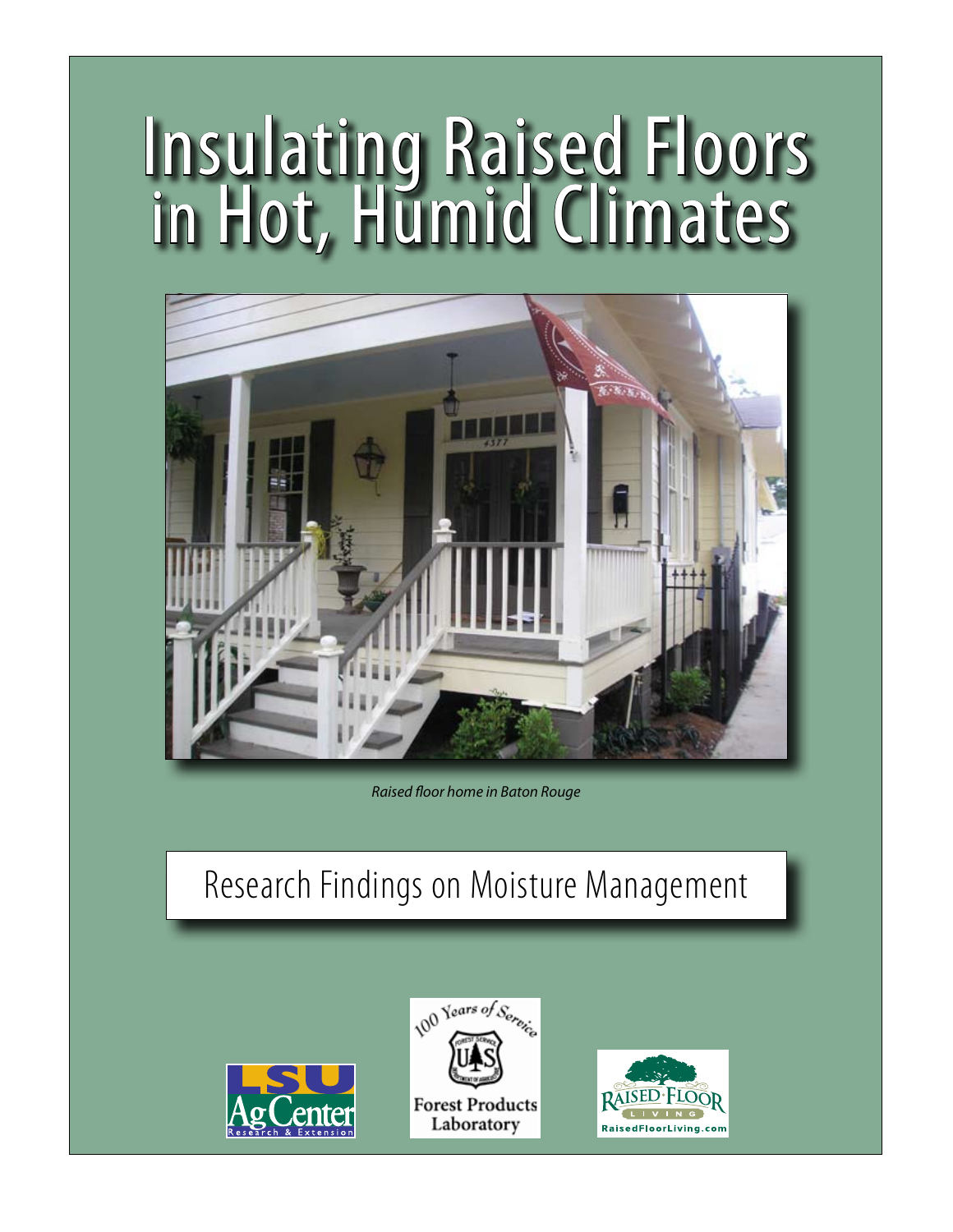

*Raised floor homes in New Orleans*

# Table of Contents

| Why does moisture management matter? $\ldots$ 3                     |
|---------------------------------------------------------------------|
| How much moisture is too much?. 3                                   |
| How does insulation affect moisture levels? 3                       |
| Three different crawl space types 4                                 |
| Managing rainwater and soil moisture. 5                             |
|                                                                     |
|                                                                     |
|                                                                     |
|                                                                     |
| Air conditioning and indoor temperature $\ldots \ldots \ldots$      |
|                                                                     |
| Types of insulation and resistance to water vapor flow $\ldots$ . 8 |
|                                                                     |
|                                                                     |
|                                                                     |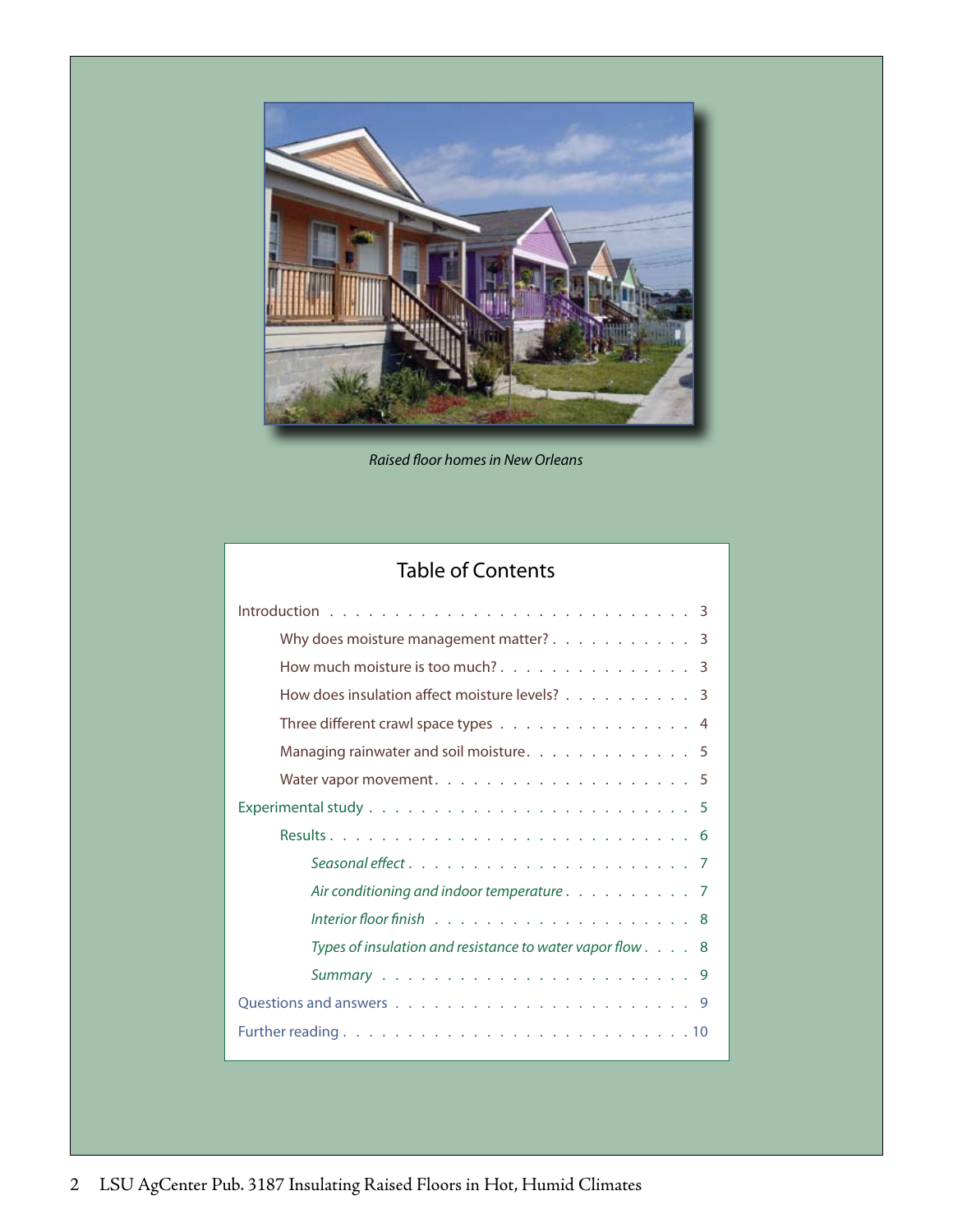# **Introduction**

This document summarizes key information based on a cooperative research project conducted by the U.S. Department of Agriculture's Forest Products Laboratory and the Louisiana State University Agricultural Center. The study was supported by the Forest Products Laboratory, APA–The Engineered Wood Association and the Southern Pine Council. This summary is intended for homeowners, builders, architects, insulation contractors, home inspectors, building officials and consultants. The study itself (Glass and others, 2010) and additional references for further reading are given at the end of this summary.

# **Why does moisture management matter?**

We generally want our homes to be safe, durable and comfortable – all while requiring reasonable amounts of energy for heating or cooling. The last thing homeowners want is to find mold or decay in their homes. The key to preventing growth of mold and decay fungi is proper moisture management. It also is essential for preventing corrosion of nails and screws that hold the structure together and avoiding expansion/contraction damage such as cupping or buckling of wood flooring.

# **How much moisture is too much?**

Wood has a strong affinity for water vapor. At a relative humidity of 50 percent at room temperature, wood holds about 10 percent of its dry weight

as absorbed moisture. This percentage commonly is called moisture content. At 80 percent relative humidity, wood moisture content is about 16 percent. When moisture content increases, wood expands. When wood dries, it shrinks. Expansion/contraction damage depends on how much the moisture content changes and how sensitive the particular construction or wood product is to such changes.

The traditional guideline for protecting wood and wood products from rot or decay is to keep the moisture content below 20 percent. Studies have shown, however, that mold growth can occur on wood at moisture content levels above 15 to 18 percent, and corrosion of metal fasteners in treated wood can occur when moisture content exceeds 18 to 20 percent. Reaching these moisture content levels does not mean mold growth or corrosion will necessarily occur. For each of these moisture-related problems, a key factor is the

amount of time the wood spends at an elevated moisture level.

# **How does insulation affect moisture levels?**

The rates of wetting and drying of building assemblies, whether they are floors, walls or ceilings, can be affected by thermal insulation. The job of thermal insulation is to slow down heat flow – to help keep the inside of the house warm when it's cold outside and cool when it's hot outside. In addition to its thermal resistance, insulation provides some resistance to moisture migration, and this resistance can vary widely between different types of insulation. Insulation's effect on limiting heat flow will coincidentally make certain parts of the floor assembly warmer (or cooler) than other parts of the assembly. This is important because wood tends to dry when it is warm relative to its surroundings and is prone to moisture accumulation when it is cooler than its surroundings.



*Figure 1. Example of an open crawl space.*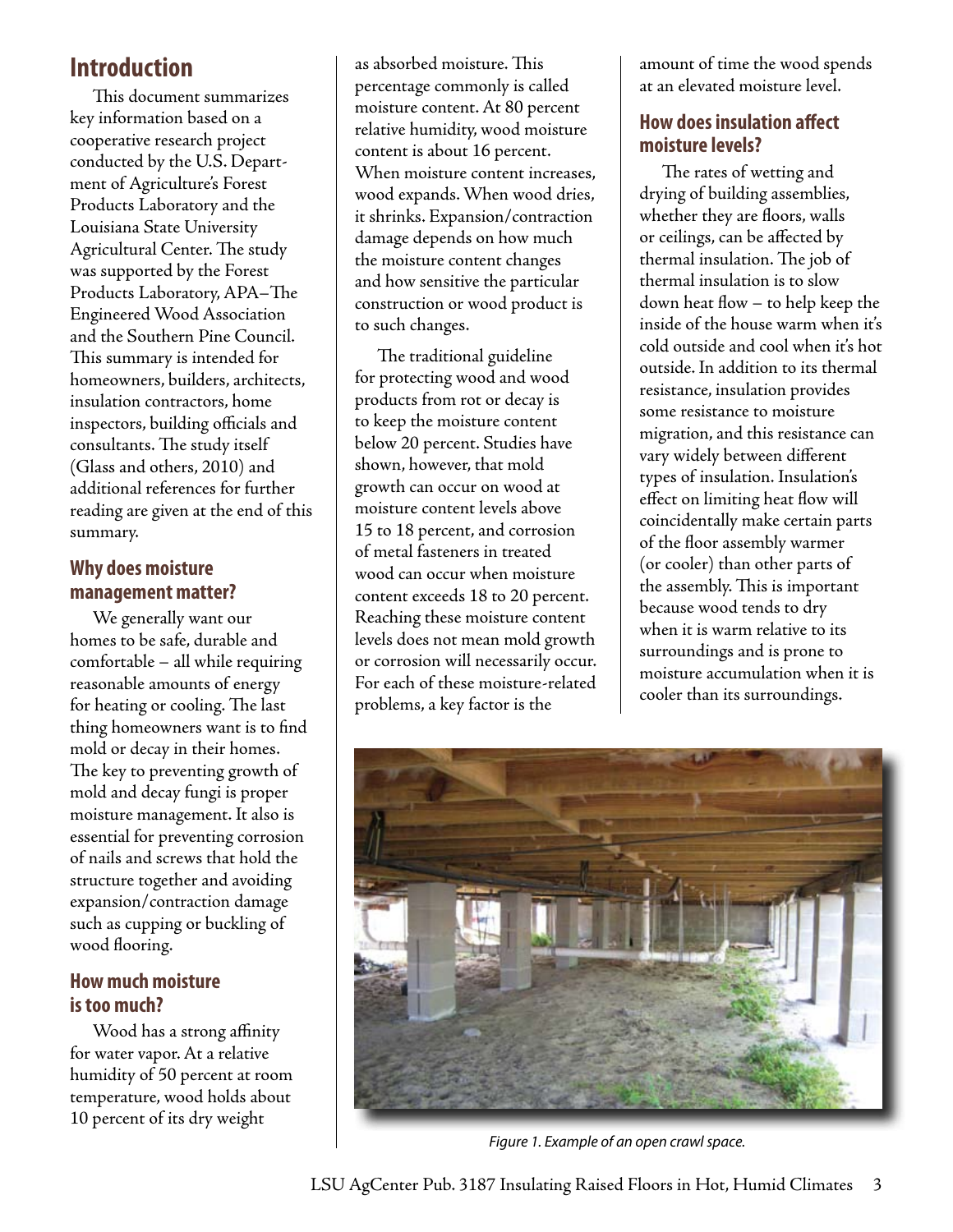

*Figure 2. Example of a wall-vented crawl space.*

# **Three different crawl space types**

For the purpose of discussing moisture management, **crawl spaces** can be classified into three different types.

- 1. We refer to open pier-andbeam foundations as **open crawl spaces**. (See Figure 1, page 3.) Open crawl spaces may have a continuous wall on just the front side and be open on the other sides.
- 2. We refer to crawl spaces with continuous perimeter walls that include vents to the outside as **wall-vented crawl spaces**. (See Figure 2.)
- 3. Finally, we refer to crawl spaces with continuous perimeter walls with no vents as **closed crawl spaces**. (See Figure 3.)

A closed crawl space, with regard to air and water vapor movement, is effectively part of the interior space and is intended to be isolated from the ground and the exterior. The ground

and perimeter walls typically are covered with a vapor barrier, and the crawl space may be provided with conditioned air. A number of studies in various climates have shown this type of crawl space can remain safely dry, but this method

of construction is not typical and is risky in flood hazard areas.

Building codes require that raised floor foundations in flood hazard areas permit floodwaters to move through the space underneath the building. That can be achieved in closed crawl spaces with breakaway panels or vents that normally stay closed but open when floodwaters exert pressure. The long-term ability of these devices to remain sufficiently airtight to provide an essentially closed crawl space has not been demonstrated. Furthermore, in the event of a flood, the crawl space will flood, and the perimeter walls will inhibit drainage and drying after the flood. In addition, potential floodwater contaminants and mold growth, which may occur subsequent to flooding in a closed crawl space, will be coupled with indoor air. Because of these hazards, the closed crawl space is not advisable in flood-prone areas.



*Figure 3. Sketch of a closed crawl space with conditioned air supply. [Illustration: Dennis Livingston, Community Resources. Reprinted with permission of the U.S. Environmental Protection Agency.]*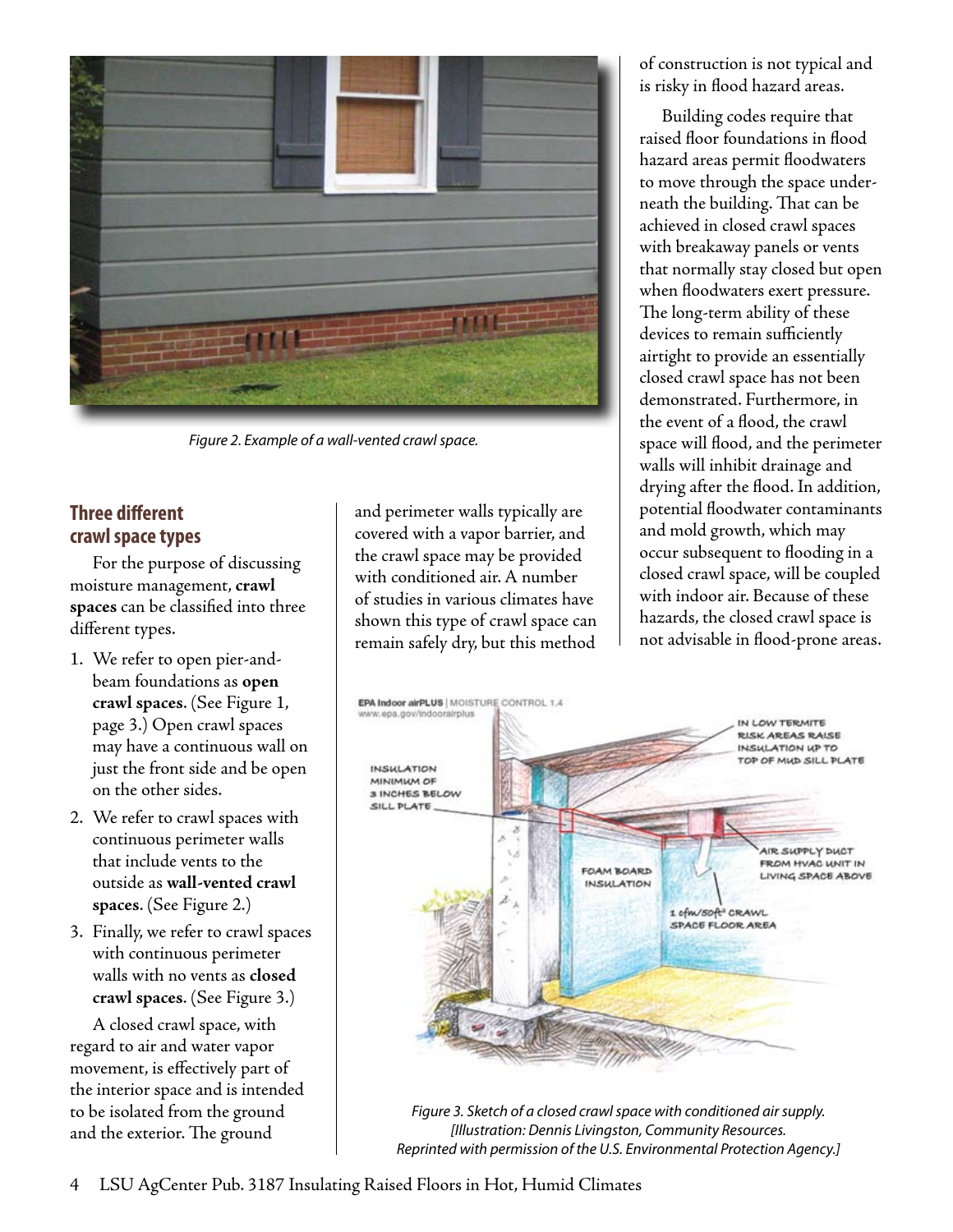# **Managing rainwater and soil moisture**

Site grading and management of roof runoff can largely determine how wet the soil becomes under a house. In general, the soil around the foundation should be graded so water drains away from the building. Wet soil under a raised house can supply a large amount of humidity to crawl spaces, especially in wall-vented crawl spaces.

An established method of limiting evaporation of moisture from wet soil into wall-vented crawl spaces is to cover the soil with a vapor retarder such as polyethylene, typically 0.15 millimeters (6 mil) or thicker. The use of soil covers in wall-vented crawl spaces is based on a large body of research. If site conditions allow rainwater to wind up on top of the soil cover, however, the soil cover may be counterproductive.

Results from this study showed humidity levels (on an absolute scale) in open crawl spaces were essentially the same as outdoors. This means evaporation from the soil under an open crawl space is overpowered by a high rate of air exchange between the crawl space and the outdoors. This finding suggests if a house is to be built on a site with poor grading and drainage, an open crawl space would be preferable to a wall-vented crawl space.

# **Water vapor movement**

Water vapor generally diffuses from an area of higher concentration to one with lower concentration. This often corresponds with migration from higher temperature to lower temperature. For example, when a building is air-conditioned and the outdoor climate is hot and humid, water vapor migrates through the building shell from outdoors to indoors. This is referred to as inward vapor drive.

Inward vapor drive means water vapor will be absorbed by the subfloor from the outside. This absorbed moisture will migrate through the subfloor and will dry to the inside. When the rate of wetting is higher than the rate of drying, moisture will accumulate in the subfloor. If the moisture content gets too high for too long, problems like mold and rot can occur.

To protect the subfloor from moisture accumulation, the insulation under the subfloor should be selected to provide enough resistance to the inward vapor drive.

# **Experimental study**

Conditions were monitored in a dozen Louisiana homes – eight in New Orleans and four in Baton Rouge. Eleven of the 12 homes were located in flood hazard areas and were constructed with open pier foundations. The sole home in the sample with a wallvented crawl space incorporated a vapor-retarding soil cover, in accordance with conventional recommendations. The 11 other homes (with open crawl spaces) did not incorporate soil covers.

Air temperature and humidity were measured with data loggers placed indoors, outdoors and in crawl spaces. Moisture content and temperature of the wood or plywood subfloor was measured, typically twice each month. Monitoring started in October 2008 and concluded in October 2009.



*Figure 4a. Example of rigid, foil-faced polyisocyanurate foam.*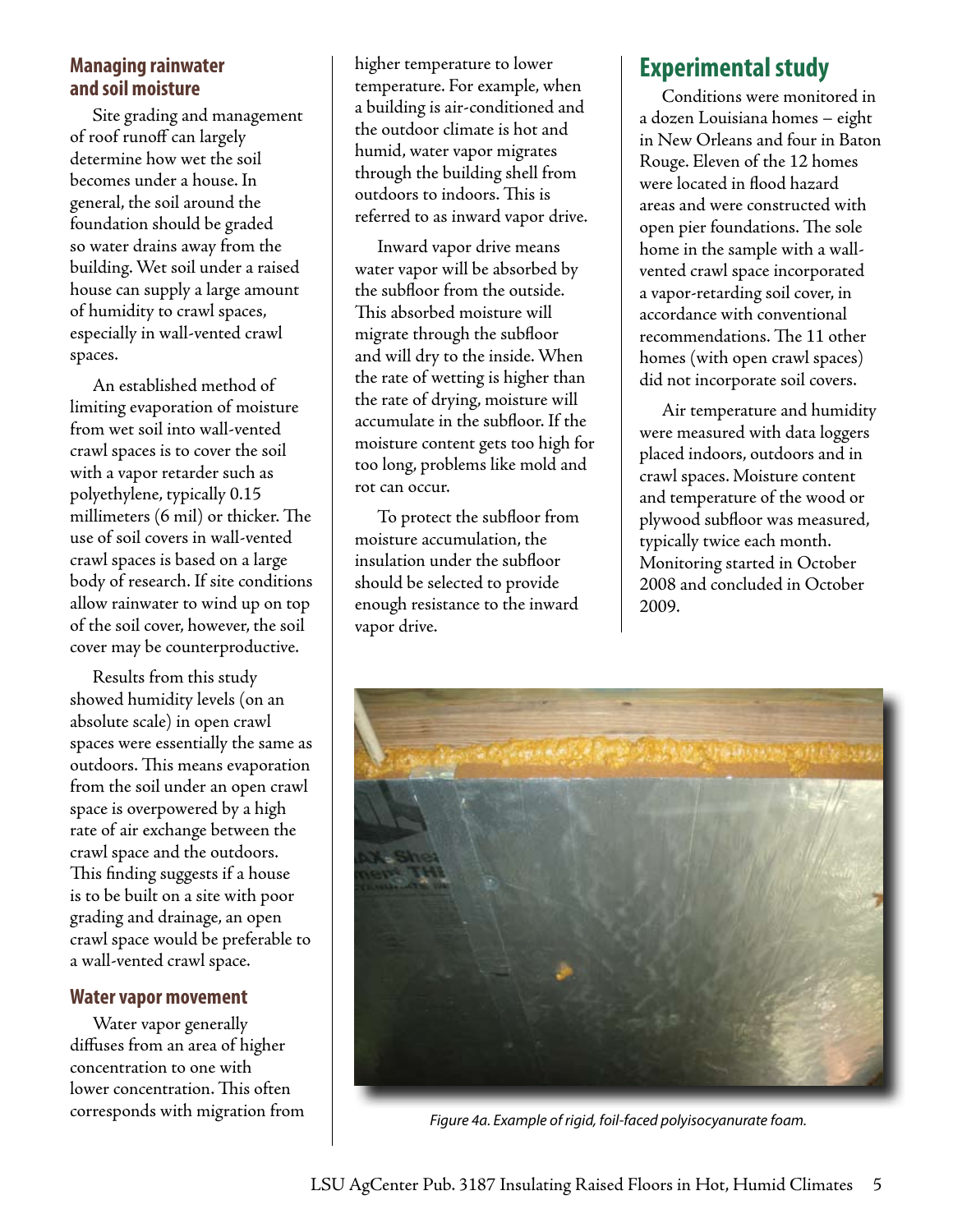

*Figure 4b. Example of closed cell spray foam.*

The sample of 12 houses included six different insulation systems:

- A. 2-inch-thick, rigid, foilfaced polyisocyanurate foam insulation installed below the floor joists. All seams were sealed with foil tape, penetrations were sealed with spray foam and rim joist areas were insulated with spray foam type D below (Figure 4a, page 5).
- B. 2 inch average thickness of approximately 2 pounds per cubic foot closed cell sprayed polyurethane foam below the subfloor (Figure 4b).
- C. 2.6 inch average thickness of medium-density (1 pound per cubic foot) open cell sprayed polyurethane foam below the subfloor.
- D. 3.4 inch average thickness of low-density (0.5 pounds per cubic foot) open cell sprayed polyurethane foam below the subfloor (Figure 4c).
- E. Same as D, except with the addition of one coat of a sprayapplied vapor retardant paint coating (nominal perm rating less than 0.5).
- F. 6.25-inch, kraft-faced fiberglass batts installed between floor joists with the kraft facing up against the subfloor, supported by metal rods (Figure 4d, page 7).

All insulation systems were nominally R-13, except the batt insulation, which was nominally R-19.

Houses in New Orleans originally were insulated with fiberglass batt insulation. Contractors removed batt insulation from half of the floor and replaced it with rigid foam or spray foam insulation. Floors in the Baton Rouge houses were insulated entirely with rigid foam and/or spray foam.

# **Results**

The main results are summarized here, followed by a discussion of the main factors affecting subfloor moisture levels and the implications.

For all 12 houses the predominant vapor drive was inward from May through October (when air conditioning was running). During the other months, the difference between indoor and outdoor water vapor pressure (a way of expressing humidity on an absolute scale) was small.



*Figure 4c. Example of open cell spray foam.*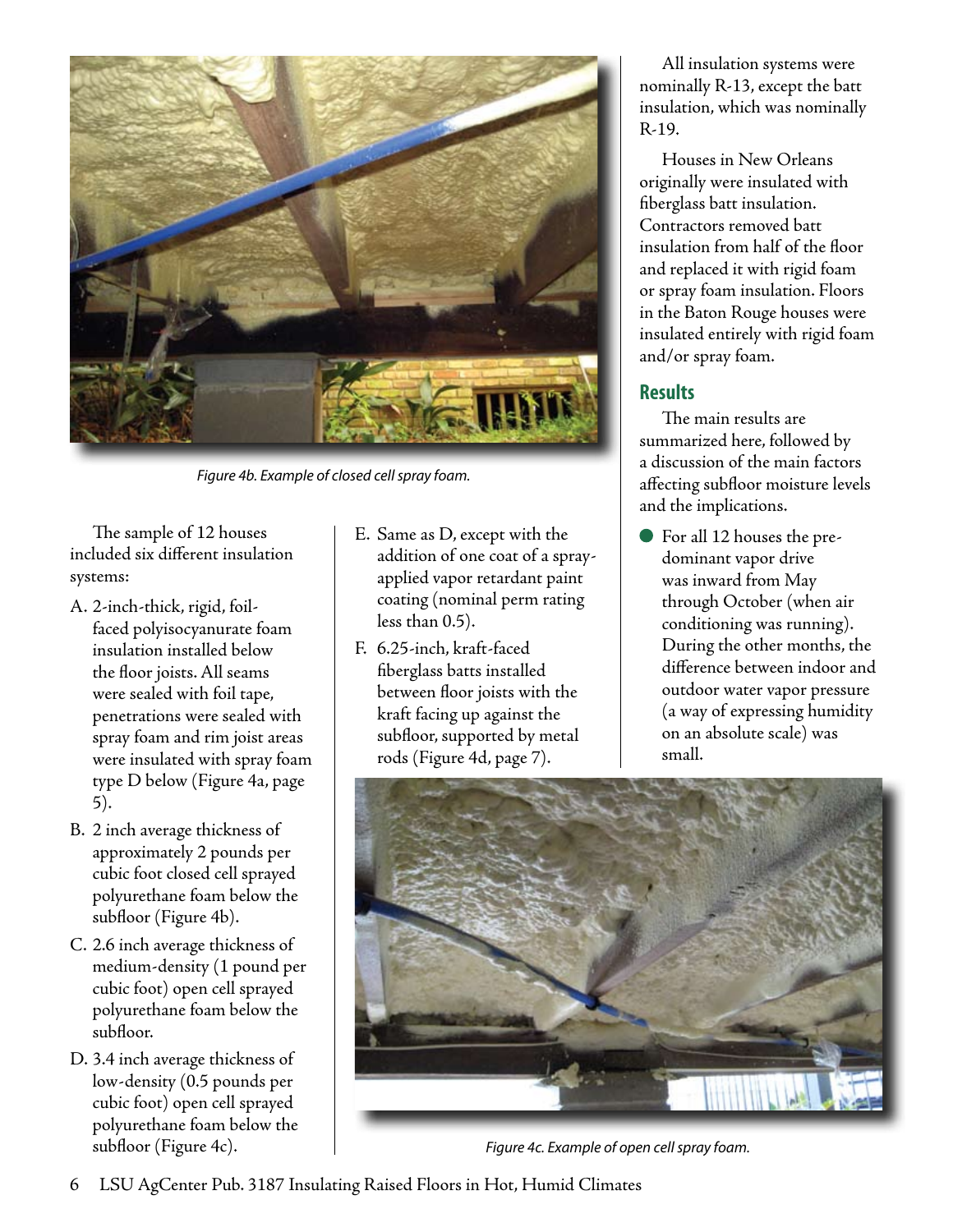

*Figure 4d. Example of typical fiberglass batt insulation.*

- Air temperature in open crawl spaces was very close to outdoor air temperature. These crawl spaces were slightly warmer than outdoors in cold weather and slightly cooler than outdoors in warm weather.
- In contrast, the wall-vented crawl space was considerably warmer than outdoors in cold weather and considerably cooler than outdoors in warm weather.
- In all crawl spaces, water vapor pressure essentially was the same as outdoor vapor pressure.
- Moisture conditions within plywood or solid wood subfloors were found to depend on several variables:
	- Season of the year.
- Indoor temperature during summer.
- Type of interior floor finish.
- Type of under-floor insulation.

#### *Seasonal effect*

In most cases, a seasonal trend was observed of higher subfloor moisture content during summer and lower subfloor moisture content during winter. This is a result of the subfloor being cooler than the crawl space during the months when air conditioning is running and warmer than the crawl space during the winter. The seasonally varying temperature differences between the subfloor and the crawl space are amplified by the thermal insulation, which is located between the subfloor and the crawl space.

#### *Air conditioning and indoor temperature*

For a given type of insulation and interior floor finish, subfloor moisture content generally increased with decreasing indoor temperature during summer. That is, the cooler the air conditioning was keeping the temperature indoors, the wetter the subfloor. The potential for low air conditioning set-point temperatures to cause problematic moisture accumulation in floors over crawl spaces in the southeastern United States has been recognized for decades (Verrall 1962).

A cautious designer should select floor insulation that can accommodate lower-thanaverage temperatures during the air conditioning season without resulting in moisture accumulation in the subfloor. On the other hand, homeowners in hot, humid climates can reduce the risk of seasonal moisture accumulation if they set the thermostats controlling their air conditioners as high as they feel is practical. Houses in the study with summertime indoor temperatures of 78 degrees F or higher did not show elevated subfloor moisture levels, regardless of the type of floor insulation. Higher air conditioner thermostat settings will, along with reducing the risk of moisture problems in subfloors, result in less energy consumption. Use of ceiling fans and stand-alone dehumidifiers can improve summertime comfort levels in homes with higher air conditioning set-point temperatures.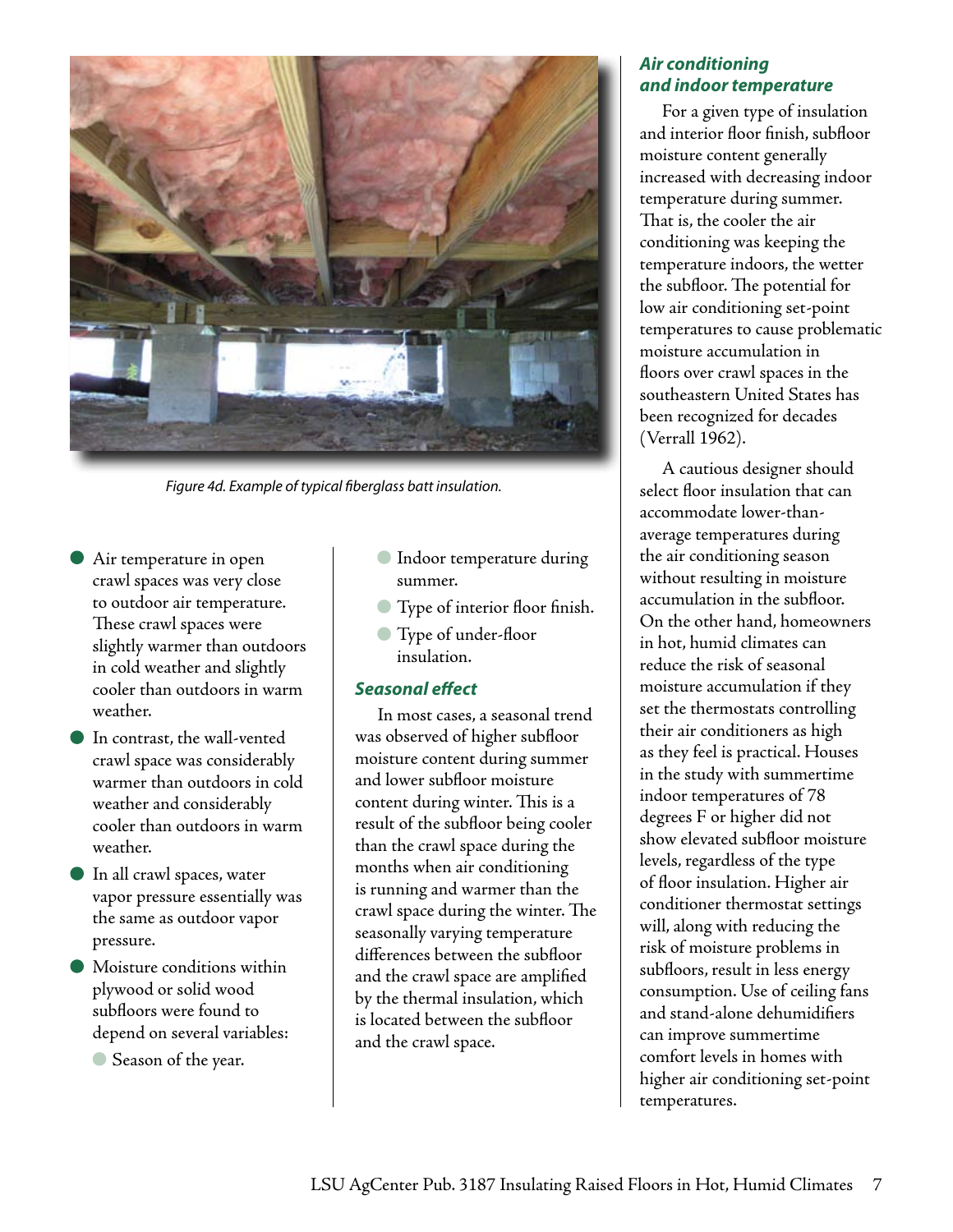#### *Interior floor finish*

For a given indoor temperature and type of insulation, summertime subfloor moisture content generally was higher under an impermeable floor finish such as vinyl than under carpet. Vinyl is very impermeable and prevents inward drying of the subfloor. Carpet, on the other hand, is much more permeable to water vapor. Hardwood flooring with polyurethane finish and ceramic tile are less permeable than carpet but considerably more permeable than vinyl. Impermeable floor finishes, by inhibiting inward drying of the subfloor, raise summertime subfloor moisture content.

# *Types of insulation and resistance to water vapor flow*

For a given indoor temperature and type of interior floor finish, higher subfloor moisture content during summer was found with more permeable insulation. Greater permeability allows for water vapor to migrate through insulation and into subfloor materials.

Foam board faced with aluminum foil is essentially impermeable to water vapor. Closed cell spray foam insulation is somewhat impermeable. These types of insulation showed good performance, preventing summertime moisture accumulation in subfloors.

In contrast, open cell spray foam and batt insulation are much more permeable. Open cell foam gave subfloor moisture contents above 20 percent in some cases when vinyl flooring was present and the air-conditioned indoor temperature was relatively low during the summer. This type of

insulation was not reliable for preventing summertime moisture accumulation in subfloors.

Batt insulation, although giving lower subfloor moisture contents on average than open cell foam, also gave some elevated moisture levels (above 20 percent moisture content). The glass fibers do not provide much resistance to water vapor diffusion, but the kraft paper facing, right below the subfloor, does provide some resistance. The kraft facing becomes more permeable as relative humidity increases, however, and in the southeastern United States, the outdoor relative humidity commonly is above 80 percent.

In a few instances, open cell foam was finished with a coat of vapor retardant paint. One reason for choosing this combination is that open cell foam plus paint is less expensive than closed cell foam. If the floor finish was carpet, the application of vapor retardant paint over open cell

foam had no discernable effect on subfloor moisture content. It should be noted, however, that subfloor moisture contents under carpeted floors never became elevated, due to the moderately high vapor permeability of the carpet.

In contrast, if the floor finish was vinyl, the vapor retardant paint applied over open cell foam appeared to result in lower subfloor moisture contents on average (relative to an otherwise identical floor system with the vapor retardant paint omitted), but some individual moisture readings still exceeded 16 percent moisture content. The data regarding the effect of vapor retardant paint were not conclusive, and further research is needed to determine whether the combination of open cell foam and vapor retardant paint can be a reliable strategy for preventing summertime moisture accumulation in subfloors in this climate.



*Raised floor home in Baton Rouge*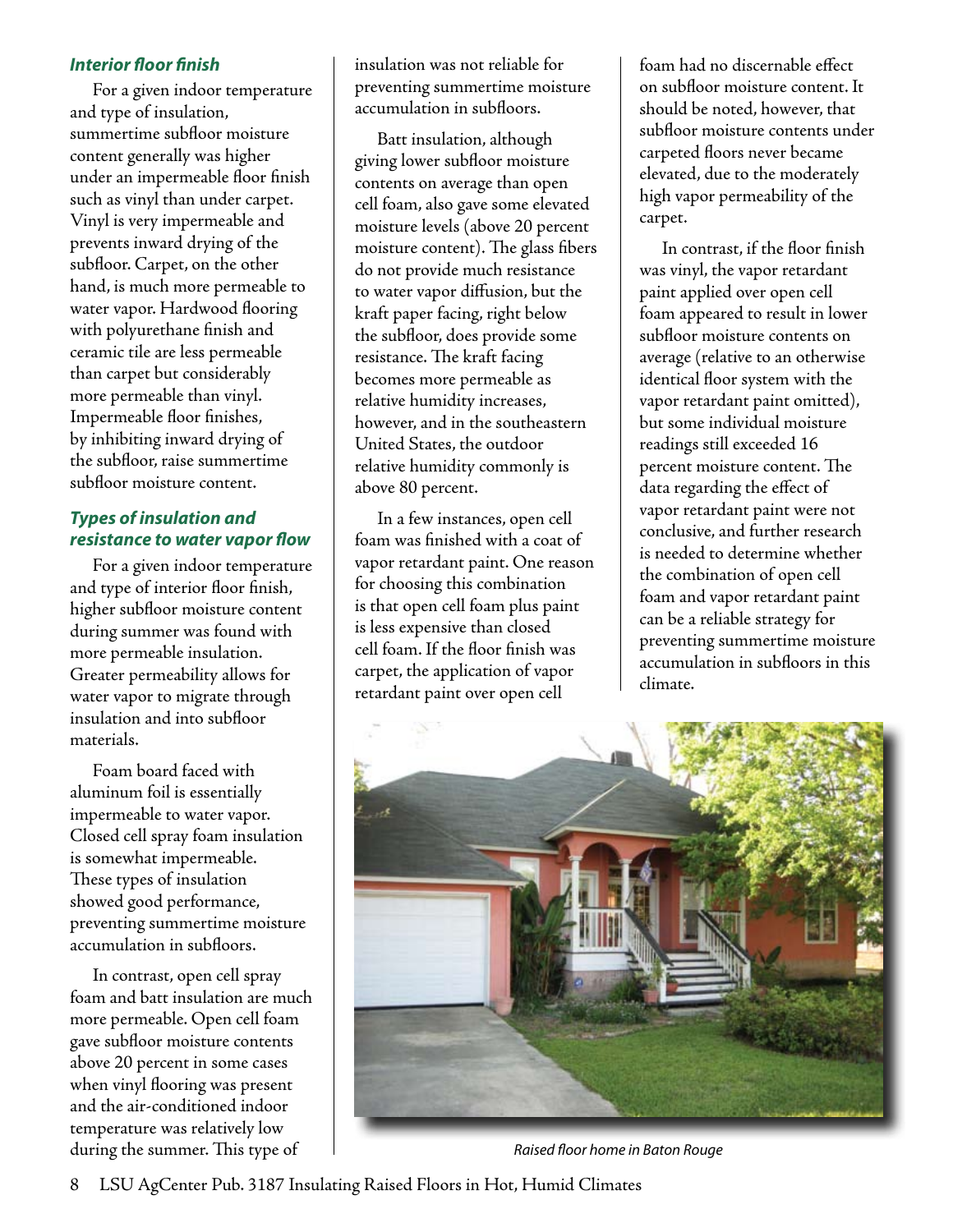#### **Summary**

Twelve houses in New Orleans and Baton Rouge, La., were monitored over a one-year period. In all 12 houses the predominant vapor drive was inward from May through October (when air conditioning was running). During the other months, the difference between indoor and outdoor water vapor pressure was small.

The air temperature in open crawl spaces was very close to outdoor air temperature. These crawl spaces were slightly warmer than outdoors in cold weather and slightly cooler than outdoors in warm weather. In contrast,

the wall-vented crawl space was considerably warmer than outdoors in cold weather and considerably cooler than outdoors in warm weather. In all crawl spaces, water vapor pressure was essentially the same as outdoor vapor pressure.

Moisture conditions within plywood or solid wood subfloors generally showed a seasonal trend of higher moisture content during the summer and lower moisture content during the winter. Subfloor moisture content during summer generally increased with decreasing indoor temperature (the lower the air conditioning kept the temperature, the wetter the subfloor), increased with

decreasing permeability of the interior floor finish (wetter subfloor under vinyl than under carpet) and increased with increasing permeability of the under-floor insulation (wetter subfloor with open cell sprayed polyurethane foam than with closed cell sprayed polyurethane foam). **Foil-faced rigid foam and closed cell sprayed polyurethane foam exhibited good performance, keeping subfloor moisture content within acceptable levels.** In contrast, open cell sprayed polyurethane foam and fiberglass batt insulation were not reliable for preventing summertime moisture accumulation in subfloors.

#### **Questions and answers**

**1. The study results indicate that open cell sprayed polyurethane foam and fiberglass batt insulation are not always reliable for raised floor systems in this climate. Is there a suitable retrofit for a raised floor system in which either open cell foam or fiberglass insulation is already installed?**

*Answer: The study did not address this issue directly. The study did find, however, that properly sealed foil-faced rigid foam insulation installed below the floor joists (without any insulation in the joist spaces) prevented summertime subfloor moisture accumulation. This performance is attributed to the vapor-impermeable aluminum foil facing and the air-sealing details at all edges and penetrations. We therefore expect this type of insulation to be a suitable retrofit for a raised floor system already equipped with fiberglass insulation. As long as the existing insulation and subfloor have not been exposed to elevated moisture levels, it would not be necessary to remove the insulation.*

*If it is not feasible to add foil-faced rigid foam (due to obstructions, affordability, etc.), the risk of subfloor wetting may be reduced in batt insulated floors by keeping the air conditioning thermostat setting at 78 degrees F or higher and replacing vinyl and other* 

*impermeable floorings with more permeable floorings. Although the study did not investigate the effect of drooping batt insulation, we would expect that drooping batts pose an additional risk due to humid air bypassing the kraft vapor retarder, leading to increased moisture accumulation in the cool subfloor of an air-conditioned home. We advise making sure all batts are held in full contact with the subflooring.*

*Likewise, risk of moisture problems in homes with open cell foam subfloor insulation may be reduced by the same strategies (higher thermostat settings and more permeable flooring). Although the study did not investigate the effect of multiple coats of vapor retardant paint over open cell foam, it is possible this strategy would result in lower summertime subfloor moisture levels.*

#### **2. The study results indicate closed cell spray foam is a suitable insulation for raised floor systems in southern Louisiana. Should the floor joists, as well as the subflooring, be covered with closed cell spray foam?**

*Answer: The study did not address this issue, and we therefore cannot make explicit recommendations. It could be argued from building science principles, however, that covering the joists in wall-vented crawl spaces with closed cell foam is likely to keep them drier*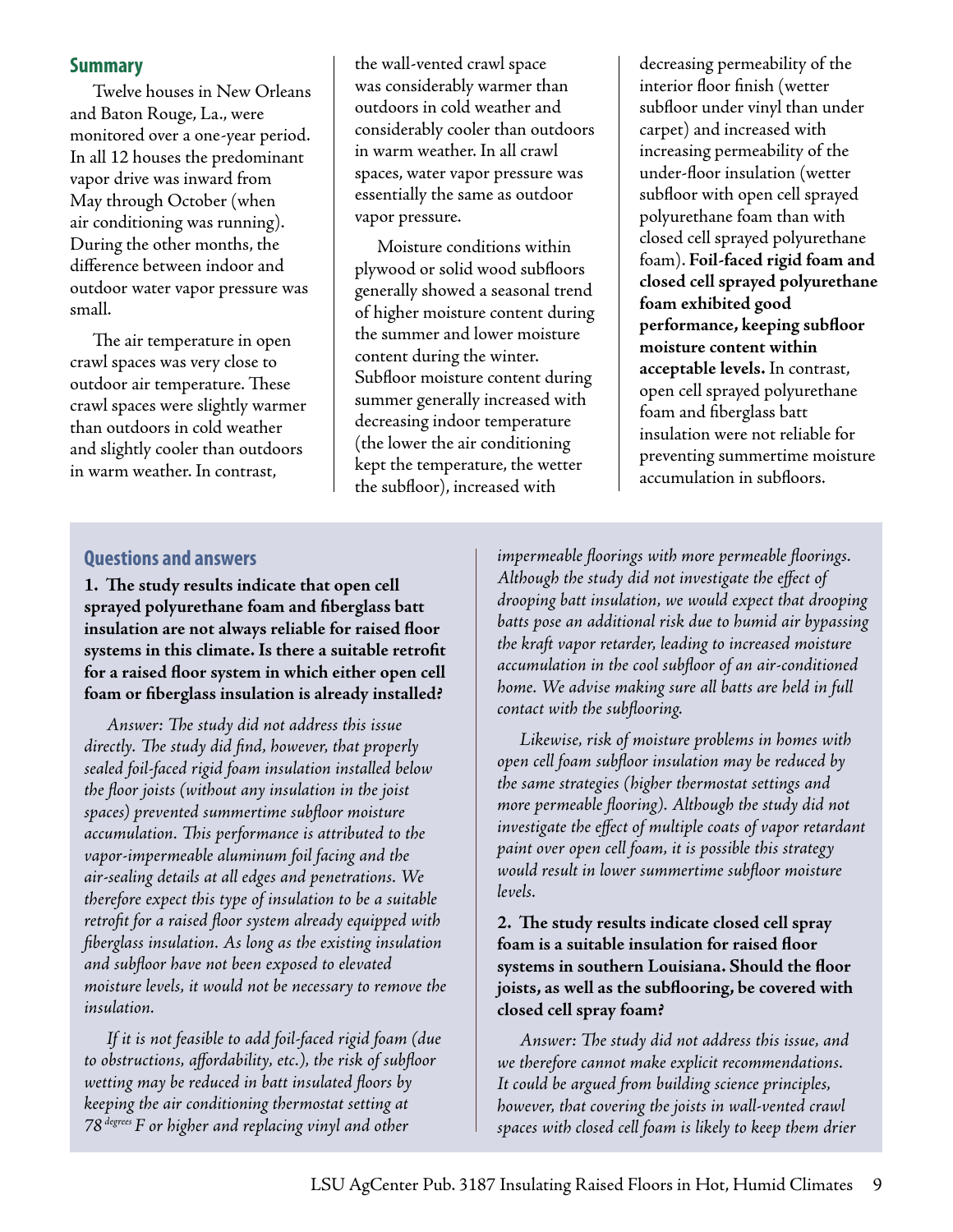*during summer months. As the study indicated, in a wall-vented crawl space, crawl space temperature can be noticeably cooler than outside temperature during summer months while water vapor pressure in the crawl space is very close to that of the outdoor environment. This results in high relative humidity levels in the crawl space. Under these conditions, the joists are likely to reach higher than desirable moisture levels. Therefore, isolating the joists from crawl space conditions by covering them with closed cell foam could reasonably be expected to limit the peak moisture content they reach during summer months. In contrast, in open crawl spaces, both temperature and vapor pressure are very similar to outdoor conditions, and thus seasonal peak moisture content of the floor joists is expected to remain in a safe range. For this reason, covering the joists in open crawl spaces with closed cell foam is not expected to provide substantial benefits.*

#### **3. Will covering floor joists with spray foam increase the risk of termite infestation?**

*Answer: Covering the joists with spray foam can interfere with performing periodic inspections for termites. The degree of risk concerning termite*  *infestation depends on location of the joists and whether they are preservative treated. Joists that are in contact with piers – or near perimeter walls in the case of wall-vented crawl spaces – have the potential to serve as infestation routes. If joists are not pressure treated, spraying them with borate preservative coating will substantially lower infestation risk. Homeowners who have contracts with pest control operators for termite inspection should follow the contract terms.*

# **4. What is a suitable time of year to install closed cell spray foam insulation?**

*Answer: In a new home that is not yet occupied, the season for installation would not appear to matter, although it is important to ensure that the floor system is adequately dry before installing the insulation. A floor deck that was constructed with wet lumber or that was exposed to rain before the building was enclosed should be allowed to dry. In an existing occupied home that is air-conditioned during the summer, installation would be best done during late fall, winter or early spring. The floor system moisture content at time of installation will be less important if the interior floor covering is vaporpermeable.*

# **Further reading**

Advanced Energy. Various articles on closed crawl spaces. www.crawlspaces.org

EPA. 2011. U.S. Environmental Protection Agency's "Indoor airPLUS" new homes labeling program. See Technical Guidance – Moisture Control. www.epa.gov

Glass, S.V., and A. TenWolde. 2007. Review of in-service moisture and temperature conditions in wood-frame buildings. General Technical Report FPL–GTR–174. Madison, Wisc: U.S. Department of Agriculture, Forest Service, Forest Products Laboratory. www.fpl.fs.fed.us

Glass, S.V., C.G. Carll, J.P. Curole, and M.D. Voitier. 2010. Moisture performance of insulated, raised, wood-frame floors: A study of twelve houses in southern Louisiana. Proceedings of Thermal Performance of the Exterior Envelopes of Whole Buildings XI International Conference. www.fpl.fs.fed.us

Lstiburek, J. 2004. Conditioned crawl space construction, performance and codes. Building Science Corporation Research Report 0401. www.buildingscience.com

Lstiburek, J.W. 2008. New light in crawl spaces. ASHRAE Journal 50(5):66–74. www.buildingscience.com

Rose, W.B. 2001. Background on crawl space regulation, construction and performance. In: Technology assessment report: A field study comparison of the energy and moisture performance characteristics of ventilated versus sealed crawl spaces in the South [Chapter 1]. Report prepared for U.S. Department of Energy. Raleigh, N.C. www.crawlspaces.org

Verrall, A.F. 1962. Condensation in air-cooled buildings. Forest Products Journal 12(11):531–536.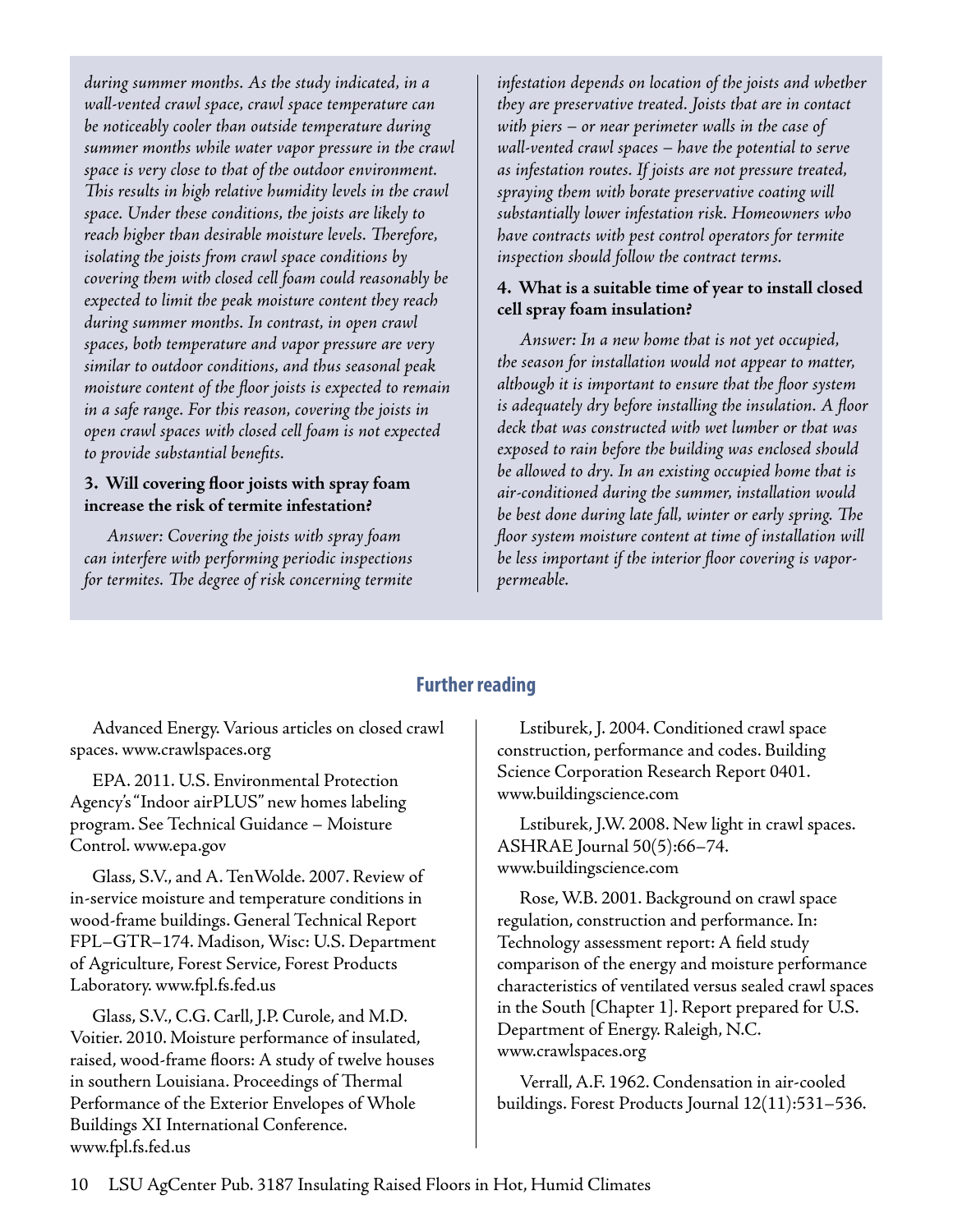#### *Acknowledgments*

*This study was made possible by the support of the USDA Forest Products Laboratory (FPL), APA–The Engineered Wood Association and the Southern Pine Council in response to a research gap and regional need amplified by the dual goals of flood mitigation and energy efficiency following hurricanes Katrina and Rita. This support is much appreciated by the authors and many citizens of the Gulf Region who needed answers.*

*We also extend our gratitude to the owners of the houses in the study and the staff of New Orleans Area Habitat for Humanity for their gracious cooperation; Audrey Evans and Sydney Chaisson for assistance with house selection; Robert Munson and C.R. Boardman of FPL for preparing instrumentation and processing data; Kevin Ragon, Stuart Adams and Brett Borne of LSU AgCenter for assistance with field data collection; and Paul LaGrange of LaGrange Consulting, Cathy Kaake of the Southern Forest Products Association and Tom Kositzky of APA for facilitating the study.*

#### **Authors**

#### **Samuel V. Glass, Ph.D.**

Research Physical Scientist, Principle Investigator

#### **Charles G. Carll**

Research Forest Products Technologist U.S. Department of Agriculture, Forest Service, Forest Products Laboratory, Madison, Wis.

#### **Claudette Hanks Reichel, Ed.D.**

Professor and Extension Housing Specialist Louisiana State University Agricultural Center, Baton Rouge, La.

#### **Louisiana Forest Products Development Center Research Team**

Louisiana State University Agricultural Center, Baton Rouge, La.

#### **Todd F. Shupe, Ph.D.**

Professor and Extension Wood Science Specialist **Qinglin Wu, Ph.D.**  Roy O. Martin Sr. Professor in Composites/Engineered Wood Products **Jay P. Curole and Matthew D. Voitier**

Research Associates

For more information on high performance, sustainable housing and landscaping, visit the website **www.LSUAgCenter.com/LaHouse** and

LaHouse - Home and Landscape Resource Center on the LSU campus in Baton Rouge, La.